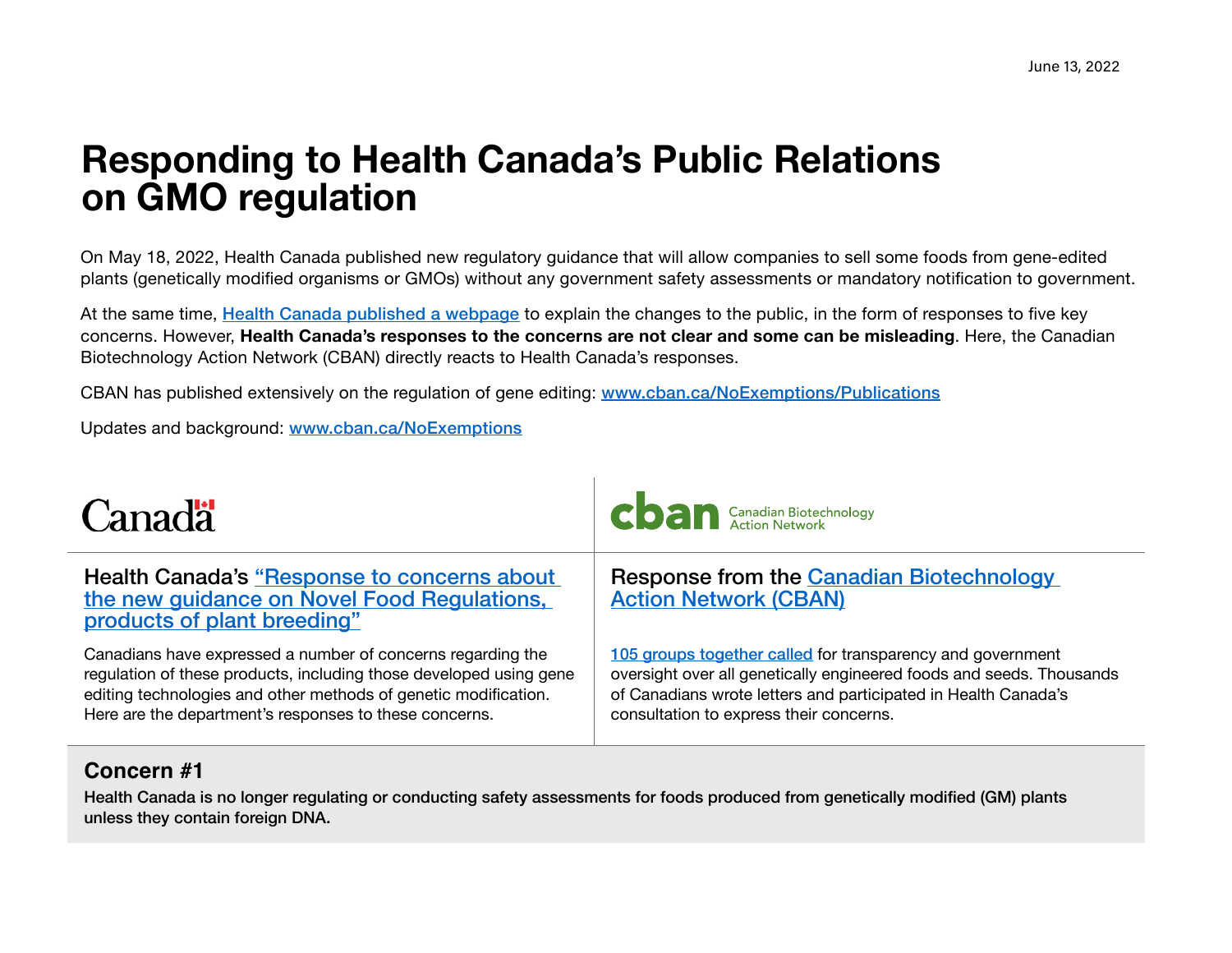#### **Health Canada's response #1**

Health Canada will continue to regulate and conduct safety [assessments](https://www.canada.ca/en/health-canada/services/food-nutrition/legislation-guidelines/guidance-documents/guidelines-safety-assessment-novel-foods-derived-plants-microorganisms/guidelines-safety-assessment-novel-foods-2006.html) for all novel foods prior to their use in the Canadian food supply.

The *Novel Food Regulations* are product-based. The regulatory status of a product is based on the characteristics of that product. It's not based on the process by which the product is developed. This regulatory approach is scientifically supported, as it's the characteristics of a product, like whether it contains an allergen or a toxin, that determine if it's safe to eat.

The new guidance doesn't change this approach. The guidance identifies 5 categories of characteristics that a plant may have that would require a safety assessment before its use in the Canadian food supply. The presence of foreign DNA is only 1 of these categories. Under the new guidance, the department considers any foods produced from plants having any of the identified [characteristics as "novel foods,"](https://www.canada.ca/en/health-canada/services/food-nutrition/legislation-guidelines/guidance-documents/guidelines-safety-assessment-novel-foods-derived-plants-microorganisms/guidelines-safety-assessment-novel-foods-2006.html#a5.3) regardless of whether a plant has been developed using:

- conventional breeding
- gene editing
- other methods of genetic modification



### **CBAN's response #1**

**Health Canada will not regulate and conduct safety assessments for some gene-edited GM foods.**

Health Canada has decided that foods from gene-edited plants that have no foreign DNA are not **"novel foods"** unless companies find a food safety problem. Therefore, Health Canada **will not** regulate and conduct safety assessments for those gene-edited GM foods. Health Canada will **exempt** genetically modified plants that have no foreign DNA from the *Novel Food Regulations*.

Yes, the new guidance identifies five categories of characteristics that a plant must have to require a Health Canada safety assessment and the presence of foreign DNA is one of these categories. This means that **product developers themselves will decide** whether their products fit these categories. **Without any government checks, product developers are asked to determine:**

- if their GM food has any foreign DNA;
- if they are not introducing a significant change to how we use this plant in our diet;
- if their GM food meets these three limited safety criteria:
	- the gene editing does not change a protein so that it looks similar to a known allergen or toxin,
	- the gene editing does not significantly increase levels of allergens, toxins, or anti-nutrients that are already known to be in the plant,
	- the gene editing does not impact key nutritional composition or metabolism.

This is **corporate self-regulation** where, if there is no foreign DNA in the GMO, product developers will decide by themselves if their product is safe enough to enter the market.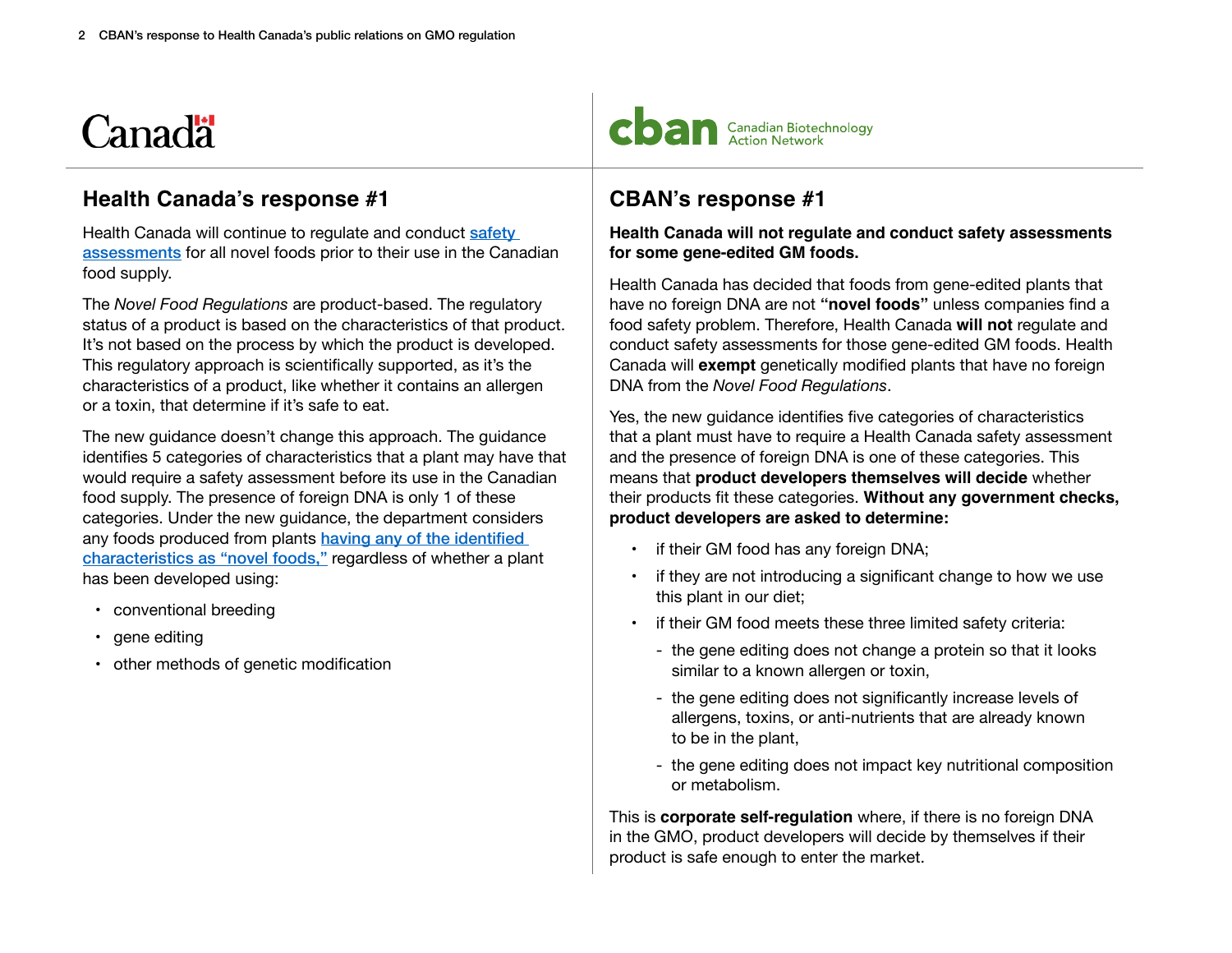#### **Concern #2**

Health Canada is allowing industry developers to decide for themselves if foods produced from GM plants are regulated under the *Novel Food Regulations*.

#### **Health Canada's response #2**

All food producers are responsible for ensuring they comply with the provisions of the Food and Drugs Act and its regulations. This responsibility includes determining if their products meet the definition of a "novel food" and submitting a notification for premarket assessment to Health Canada prior to sale in Canada. Health Canada's new guidance doesn't change this responsibility.

Health Canada will continue to encourage developers to request [a novelty determination](https://www.canada.ca/en/health-canada/services/food-nutrition/genetically-modified-foods-other-novel-foods/requesting-novelty-determination.html) in cases where they're unsure of the regulatory status of their products.

### **CBAN's response #2**

All food producers are responsible for deciding whether their own products are safe or if they need to be submitted for a safety assessment by Health Canada regulators.

If companies want to ask Health Canada for an opinion on whether their product needs to be regulated (is considered "novel"), they can ask for one, but it is not required.

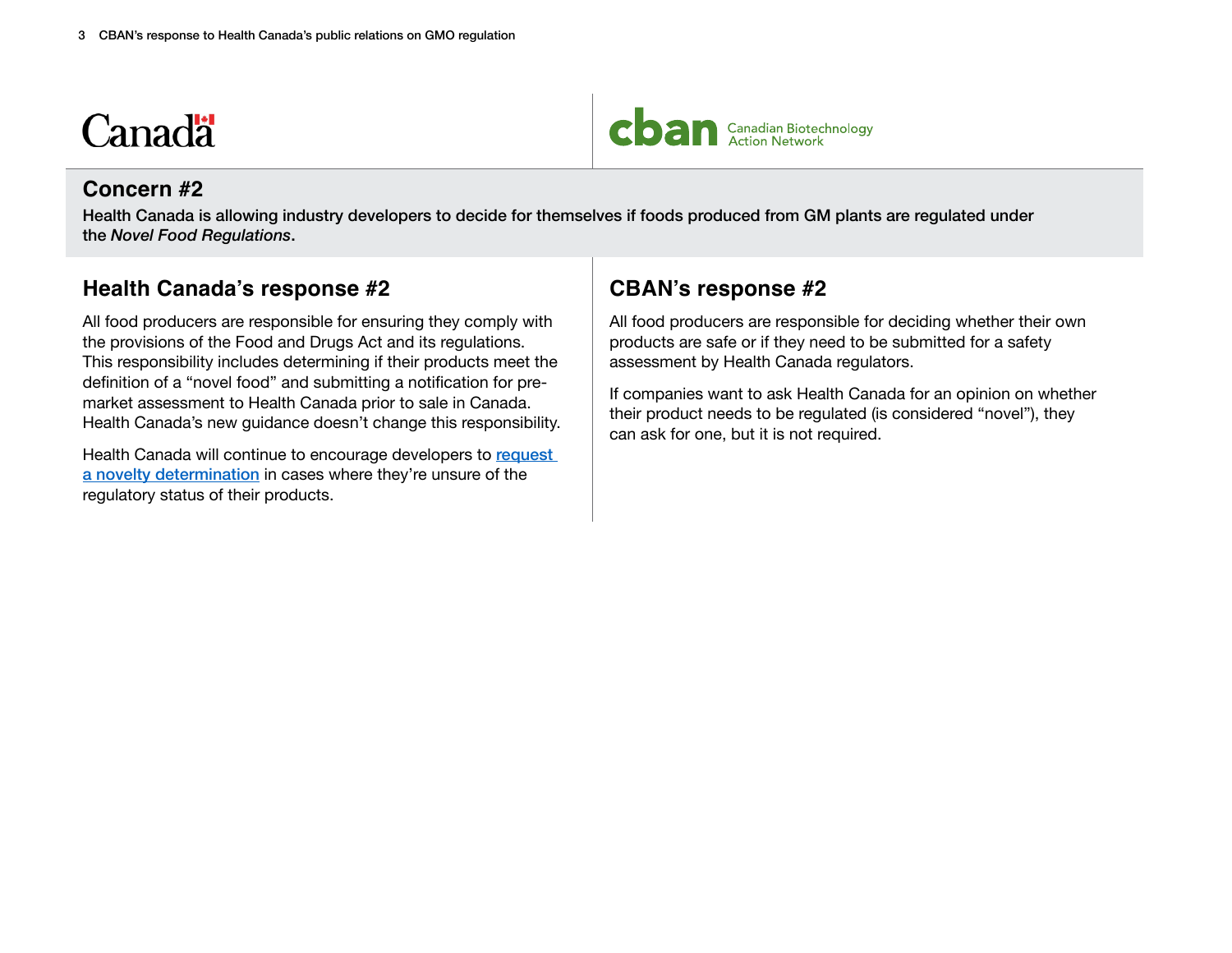#### **Concern #3**

There's a lack of transparency about the presence of foods produced from GM plants in the Canadian food supply.

#### **Health Canada's response #3**

Health Canada recognizes that transparency regarding foods produced from GM organisms is important to people in Canada. The department publishes technical and plain language [summaries](https://www.canada.ca/en/health-canada/services/food-nutrition/genetically-modified-foods-other-novel-foods/approved-products.html) for every novel food safety assessment, including for those produced from GM organisms (GMOs). Health Canada will continue to publish these summaries for all novel foods.

The department acknowledges that certain products of plant breeding don't meet the definition of a "novel food." This can include foods produced from specific GM plants, depending on the characteristics expressed by those plants.

Health Canada doesn't have the regulatory authority to require notification of products that are not novel. However, the department has sought ways to increase transparency around non-novel products. Currently, Health Canada maintains a [list of products](https://www.canada.ca/en/health-canada/services/food-nutrition/genetically-modified-foods-other-novel-foods/requesting-novelty-determination/list-non-novel-determinations.html) for which the producer has sought confirmation regarding the novelty status.

Given the high degree of interest in products of gene editing, Health Canada has also introduced a new [transparency initiative](https://www.canada.ca/en/health-canada/services/food-nutrition/genetically-modified-foods-other-novel-foods/transparency-initiative.html). This initiative will help people in Canada access information about non-novel, gene-edited products of plant breeding. Health Canada will maintain and publish a list of every non-novel product of [plant breeding](https://www.canada.ca/en/health-canada/services/food-nutrition/genetically-modified-foods-other-novel-foods/transparency-initiative/list-non-novel-products-plant-breeding-food-use.html) submitted to the department. While this initiative is voluntary, it increases transparency regarding these non-novel products where previously none existed.

Furthermore, the Minister of Health has received letters from industry developers indicating their commitment to participate fully in this process. These letters are available on the openness [and transparency page](https://www.canada.ca/en/health-canada/services/food-nutrition/genetically-modified-foods-other-novel-foods/transparency-privacy-regulatory-guidance-novel-foods/meetings-correspondence.html).

### **CBAN's response #3**

Health Canada says it recognizes that "transparency regarding foods produced from GM organisms is important to people in Canada," but it does not ensure this transparency.

Yes, Health Canada publishes summaries for every novel food safety assessment it conducts - but the new regulatory guidance means that **not all GM foods will be defined as novel and, therefore, not all will be assessed by Health Canada.** This means that Health Canada will not publish summaries about every gene-edited food that could be on the market. The federal government is not requiring companies to provide public notification of these new unregulated GM foods.

Health Canada could have defined all gene-edited foods as novel which would have made sure they are all regulated, but it did not do this. Instead, Health Canada decided to narrow the definition of what is "novel" and thereby **surrender its regulatory authority** over those gene-edited foods deemed "non-novel". This means Health Canada cannot require companies to provide information about these unregulated gene-edited foods.

In the absence of its ability to require information, Health Canada is asking companies to **voluntarily** notify the government and public about new unregulated GMOs.

The Minister of Health has decided to rely on biotechnology companies to voluntarily notify the government of new gene-edited foods that could come to market. In fact, the Minister has decided to accept commitments directly from biotechnology lobby groups and companies. **The Minister has decided to be dependent on the voluntary cooperation of product developers, instead of securing regulatory authority over them.**

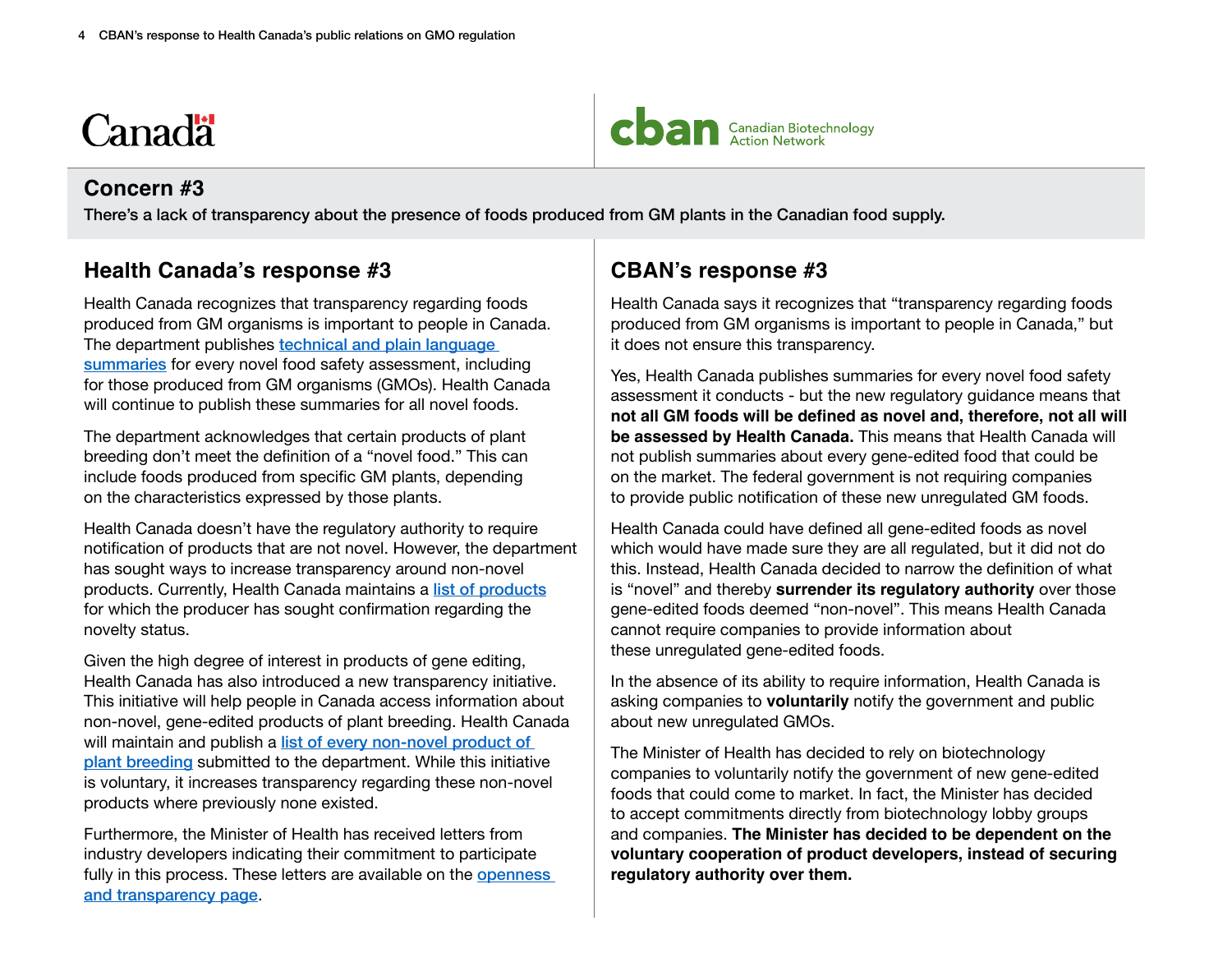#### **Concern #4**

In developing the new guidance, Health Canada hasn't considered the current scientific literature regarding the safety of gene editing technologies and their use to develop new products of plant breeding.

#### **Health Canada's response #4**

Health Canada considered all of the available scientific literature regarding the use of gene editing technologies in plant breeding, as well as expert opinions, including those from:

- industry
- academia
- government

There's a consensus that the use of gene editing technologies doesn't present any unique safety concerns compared to other more conventional methods of plant breeding. As such, Health Canada should regulate [gene-edited products of plant breeding](https://www.canada.ca/en/health-canada/services/food-nutrition/genetically-modified-foods-other-novel-foods/scientific-opinion-regulation-gene-edited-plant-products-within-context-division-28-food-drug-regulations.html#a9)  [in the same manner as all other products of plant breeding](https://www.canada.ca/en/health-canada/services/food-nutrition/genetically-modified-foods-other-novel-foods/scientific-opinion-regulation-gene-edited-plant-products-within-context-division-28-food-drug-regulations.html#a9) as described in the new guidance.

Health Canada has also published a scientific opinion on the [regulation of gene-edited plant products within the context of](https://www.canada.ca/en/health-canada/services/food-nutrition/genetically-modified-foods-other-novel-foods/scientific-opinion-regulation-gene-edited-plant-products-within-context-division-28-food-drug-regulations.html)  the *[Novel Food Regulations](https://www.canada.ca/en/health-canada/services/food-nutrition/genetically-modified-foods-other-novel-foods/scientific-opinion-regulation-gene-edited-plant-products-within-context-division-28-food-drug-regulations.html)*. The scientific opinion acknowledges that unintended genetic changes can occur in plants when using gene editing technologies. However, both the scientific literature and opinions from experts in the field of plant breeding confirm that these changes aren't unique to gene editing and can occur through all methods of plant breeding. Furthermore, these changes can be removed from a plant through standard plant breeding practices. One of the main conclusions of this opinion is that gene-edited plants are just as safe as their conventionally bred counterparts.

### **CBAN's response #4**

CBAN has written three documents discussing the science that Health Canada should consider:

- [Genome Editing in Food and Farming: Risks and Unexpected](https://cban.ca/wp-content/uploads/Genome-Editing-Report-2020.pdf)  [Consequences](https://cban.ca/wp-content/uploads/Genome-Editing-Report-2020.pdf), 2020
- [CBAN comments on Health Canada's primer on gene editing](https://cban.ca/wp-content/uploads/CBAN-comments-to-HC-consultation-on-gene-editing-primer-June-23-2021.pdf), 2021
- [Unintended effects caused by techniques of new genetic](https://cban.ca/wp-content/uploads/New_GE_unintended_effects.pdf)  [engineering create a new quality of hazards and risks](https://cban.ca/wp-content/uploads/New_GE_unintended_effects.pdf), 2022

CBAN sent these reports to the department. Health Canada responded and does not agree that all of these findings and concerns are relevant.

**There is [no consensus](https://enveurope.springeropen.com/articles/10.1186/s12302-014-0034-1)** about the food safety of using genetic engineering and no consensus about the safety of using gene editing. There is active, ongoing scientific inquiry into the safety questions, and many gene editing techniques are still being developed.

Gene editing is genetic engineering, not plant breeding. Gene editing can introduce unique changes and risks. Regulating gene-edited foods in the same way as products of plant breeding, and handing assessments over to product developers, is **not science-based regulation**.

Health Canada's scientific opinion "acknowledges that unintended genetic changes can occur in plants when using gene editing technologies." However, Health Canada assumes that companies will carefully look for, find, and remove these unintended changes in their GM plants "through standard plant breeding practices." Health Canada assumes that product developers can be trusted to assess the safety of their own products.

CBAN disagrees with Health Canada's scientific opinion.